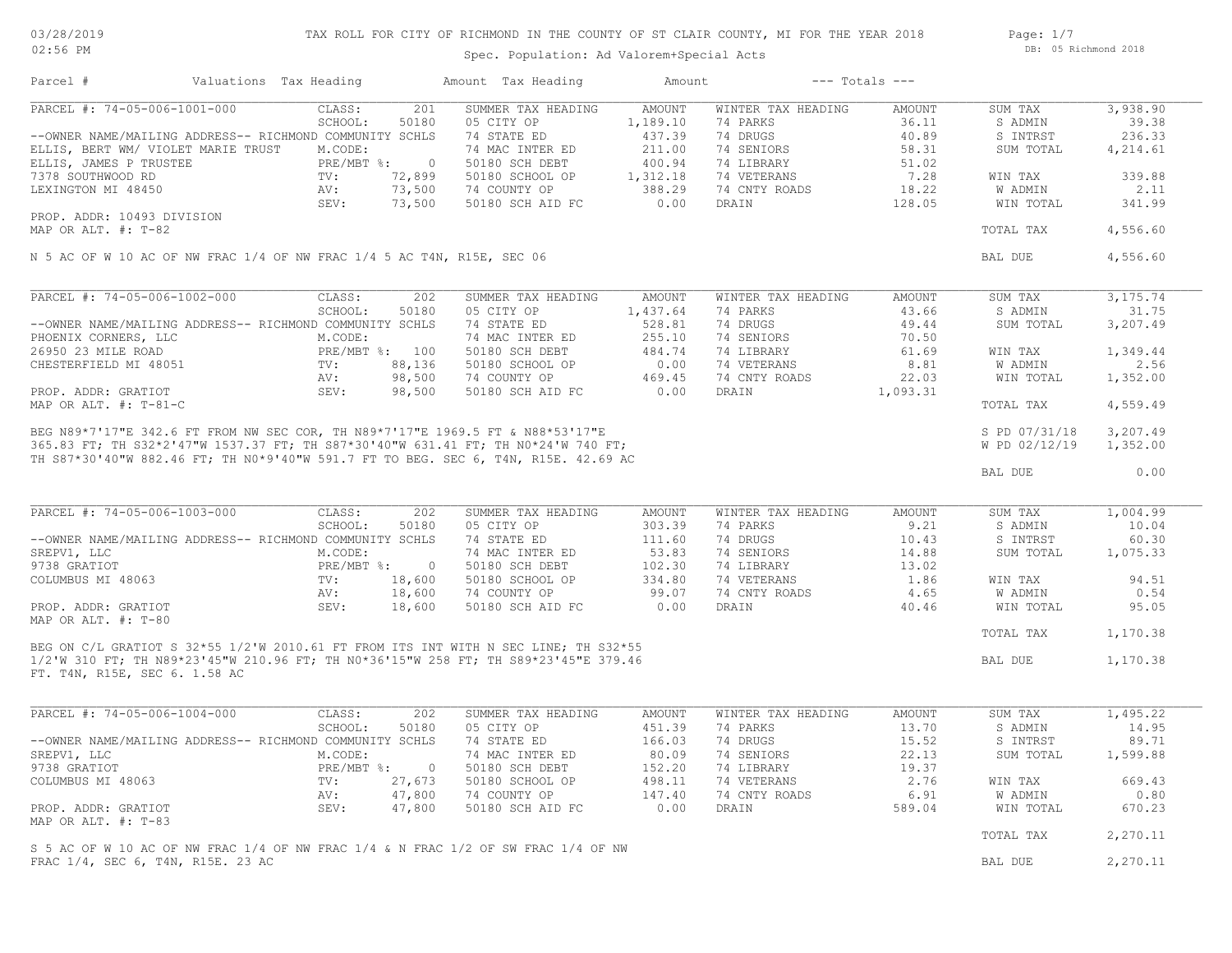03/28/2019 02:56 PM

## TAX ROLL FOR CITY OF RICHMOND IN THE COUNTY OF ST CLAIR COUNTY, MI FOR THE YEAR 2018

Spec. Population: Ad Valorem+Special Acts

Page: 2/7 DB: 05 Richmond 2018

| Parcel #                                                | Valuations Tax Heading |                                                         | Amount Tax Heading                                                                                                                                                   | Amount                  |                                | $---$ Totals $---$     |                                |                      |
|---------------------------------------------------------|------------------------|---------------------------------------------------------|----------------------------------------------------------------------------------------------------------------------------------------------------------------------|-------------------------|--------------------------------|------------------------|--------------------------------|----------------------|
| PARCEL #: 74-05-006-1005-000                            |                        | CLASS:                                                  | SUMMER TAX HEADING<br>201                                                                                                                                            | <b>AMOUNT</b>           | WINTER TAX HEADING<br>74 PARKS | AMOUNT                 | SUM TAX                        | 2,933.96<br>29.33    |
| --OWNER NAME/MAILING ADDRESS-- RICHMOND COMMUNITY SCHLS |                        | 50180<br>SCHOOL:                                        | 05 CITY OP<br>74 STATE ED                                                                                                                                            | 885.72<br>325.80        | 74 DRUGS                       | 26.90<br>30.46         | S ADMIN<br>SUM TOTAL           | 2,963.29             |
| SUBCARRIER COMMUNICATIONS, INC                          |                        | M.CODE:                                                 | 74 MAC INTER ED                                                                                                                                                      | 157.17                  | 74 SENIORS                     | 43.44                  |                                |                      |
| 139 WHITE OAK LANE                                      |                        | PRE/MBT %:<br>$\overline{0}$                            | 50180 SCH DEBT                                                                                                                                                       | 298.65                  | 74 LIBRARY                     | 38.01                  | WIN TAX                        | 455.92               |
| OLD BRIDGE NJ 08857                                     |                        | TV:<br>54,300                                           | 50180 SCHOOL OP                                                                                                                                                      | 977.40                  | 74 VETERANS                    | 5.43                   | W ADMIN                        | 1.57                 |
|                                                         |                        | 54,300<br>AV:                                           | 74 COUNTY OP                                                                                                                                                         | 289.22                  | 74 CNTY ROADS                  | 13.57                  | WIN TOTAL                      | 457.49               |
| PROP. ADDR: 10435 DIVISION<br>MAP OR ALT. $\#$ : T-81-A |                        | SEV:<br>54,300                                          | 50180 SCH AID FC                                                                                                                                                     | 0.00                    | DRAIN                          | 298.11                 | TOTAL TAX                      | 3,420.78             |
|                                                         |                        |                                                         |                                                                                                                                                                      |                         |                                |                        | S PD 07/19/18<br>W PD 12/18/18 | 2,963.29<br>457.49   |
|                                                         |                        |                                                         |                                                                                                                                                                      |                         |                                |                        | BAL DUE                        | 0.00                 |
|                                                         |                        |                                                         |                                                                                                                                                                      |                         |                                |                        |                                |                      |
| PARCEL #: 74-05-006-1005-100                            |                        | CLASS:                                                  | 703<br>SUMMER TAX HEADING                                                                                                                                            | AMOUNT                  | WINTER TAX HEADING             | AMOUNT                 | SUM TAX                        | 0.00                 |
|                                                         |                        | SCHOOL:<br>50180                                        | 05 CITY OP                                                                                                                                                           | 0.00                    | 74 PARKS                       | 0.00                   | S ADMIN                        | 0.00                 |
| --OWNER NAME/MAILING ADDRESS-- RICHMOND COMMUNITY SCHLS |                        |                                                         | 74 STATE ED                                                                                                                                                          | 0.00                    | 74 DRUGS                       | 0.00                   | SUM TOTAL                      | 0.00                 |
| CITY OF RICHMOND                                        |                        | M.CODE:                                                 | 74 MAC INTER ED                                                                                                                                                      | 0.00                    | 74 SENIORS                     | 0.00                   |                                |                      |
| PO BOX 457                                              |                        | PRE/MBT %:                                              | 50180 SCH DEBT<br>$\circ$                                                                                                                                            | 0.00                    | 74 LIBRARY                     | 0.00                   | WIN TAX                        | 0.00                 |
| RICHMOND MI 48062                                       |                        | TV:                                                     | $\circ$<br>50180 SCHOOL OP                                                                                                                                           | 0.00                    | 74 VETERANS                    | 0.00                   | W ADMIN                        | 0.00                 |
|                                                         |                        | AV:                                                     | $\circ$<br>74 COUNTY OP                                                                                                                                              | 0.00                    | 74 CNTY ROADS                  | 0.00                   | WIN TOTAL                      | 0.00                 |
| PROP. ADDR: 10525 DIVISION<br>MAP OR ALT. #: T-81-A     |                        | SEV:                                                    | $\Omega$<br>50180 SCH AID FC                                                                                                                                         | 0.00                    |                                |                        | TOTAL TAX                      | 0.00                 |
|                                                         |                        |                                                         |                                                                                                                                                                      |                         |                                |                        |                                |                      |
| AC                                                      |                        |                                                         |                                                                                                                                                                      |                         |                                |                        |                                |                      |
| PARCEL #: 74-05-031-4001-000                            |                        | CLASS:<br>SCHOOL:<br>50180                              | SUMMER TAX HEADING<br>302<br>05 CITY OP                                                                                                                              | <b>AMOUNT</b><br>928.83 | WINTER TAX HEADING<br>74 PARKS | <b>AMOUNT</b><br>28.20 | SUM TAX<br>S ADMIN             | 2,051.78<br>20.51    |
| --OWNER NAME/MAILING ADDRESS-- RICHMOND COMMUNITY SCHLS |                        |                                                         | 74 STATE ED                                                                                                                                                          | 341.65                  | 74 DRUGS                       | 31.94                  | SUM TOTAL                      | 2,072.29             |
| DIVISION 4001000, LLC                                   |                        | M.CODE:                                                 | 74 MAC INTER ED                                                                                                                                                      | 164.82                  | 74 SENIORS                     | 45.55                  |                                |                      |
| 26950 23 MILE ROAD                                      |                        | PRE/MBT %: 100                                          | 50180 SCH DEBT                                                                                                                                                       | 313.18                  | 74 LIBRARY                     | 39.86                  | WIN TAX                        | 1,946.92             |
| CHESTERFIELD MI 48051                                   |                        | 56,943<br>TV:                                           | 50180 SCHOOL OP                                                                                                                                                      | 0.00                    | 74 VETERANS                    | 5.69                   | W ADMIN                        | 1.65                 |
|                                                         |                        | 159,400<br>AV:                                          | 74 COUNTY OP                                                                                                                                                         | 303.30                  | 74 CNTY ROADS                  | 14.23                  | WIN TOTAL                      | 1,948.57             |
| PROP. ADDR: DIVISION<br>MAP OR ALT. #:                  |                        | SEV:<br>159,400                                         | 50180 SCH AID FC                                                                                                                                                     | 0.00                    | DRAIN                          | 1,781.45               | TOTAL TAX                      | 4,020.86             |
|                                                         |                        |                                                         |                                                                                                                                                                      |                         |                                |                        |                                |                      |
|                                                         |                        |                                                         | THAT PART OF W 1/2 OF SW 1/4 LYING S OF A LINE BEG N0*0'20"E 1602 FT FROM SW SEC<br>COR; TH N88*47'E 2299.37 FT EXC E 792 FT OF S 825 FT OF SW 1/4 FRAC, SEC 31 T5N, |                         |                                |                        | S PD 07/31/18<br>W PD 02/12/19 | 2,072.29<br>1,948.57 |
| R15E, 69.56 AC.                                         |                        |                                                         |                                                                                                                                                                      |                         |                                |                        |                                |                      |
|                                                         |                        |                                                         |                                                                                                                                                                      |                         |                                |                        | BAL DUE                        | 0.00                 |
| PARCEL #: 74-05-998-0010-435                            |                        | CLASS:                                                  | 002<br>SUMMER TAX HEADING                                                                                                                                            | AMOUNT                  | WINTER TAX HEADING             | AMOUNT                 | SUM TAX                        | 0.00                 |
|                                                         |                        | SCHOOL:                                                 | 50180<br>05 CITY OP                                                                                                                                                  | 0.00                    | 74 PARKS                       | 0.00                   | S ADMIN                        | 0.00                 |
|                                                         |                        | --OWNER NAME/MAILING ADDRESS-- RICHMOND COMMUNITY SCHLS | 74 STATE ED                                                                                                                                                          | 0.00                    | 74 DRUGS                       | 0.00                   | SUM TOTAL                      | 0.00                 |
| SUBCARRIER COMMUNICATIONS, INC                          |                        | M.CODE:                                                 | 74 MAC INTER ED                                                                                                                                                      | 0.00                    | 74 SENIORS                     | 0.00                   |                                |                      |
| 139 WHITE OAK LANE                                      |                        | $PRE/MBT$ $\div$                                        | 50180 SCH DEBT<br>$\circ$                                                                                                                                            | 0.00                    | 74 LIBRARY                     | 0.00                   | WIN TAX                        | 0.00                 |
| OLD BRIDGE NJ 08857                                     |                        | $\text{TV}$ :                                           | 50180 SCHOOL OP<br>$\circ$                                                                                                                                           | 0.00                    | 74 VETERANS                    | 0.00                   | W ADMIN                        | 0.00                 |
|                                                         |                        | AV:                                                     | $\circ$<br>74 COUNTY OP                                                                                                                                              | 0.00                    | 74 CNTY ROADS                  | 0.00                   | WIN TOTAL                      | 0.00                 |
| PROP. ADDR: 10435 DIVISION                              |                        | SEV:                                                    | $\circ$<br>50180 SCH AID FC                                                                                                                                          | 0.00                    |                                |                        |                                |                      |
| MAP OR ALT. #:                                          |                        |                                                         |                                                                                                                                                                      |                         |                                |                        | TOTAL TAX                      | 0.00                 |
| BUILDING ON LEASED LAND                                 |                        |                                                         |                                                                                                                                                                      |                         |                                |                        | BAL DUE                        | 0.00                 |
|                                                         |                        |                                                         |                                                                                                                                                                      |                         |                                |                        |                                |                      |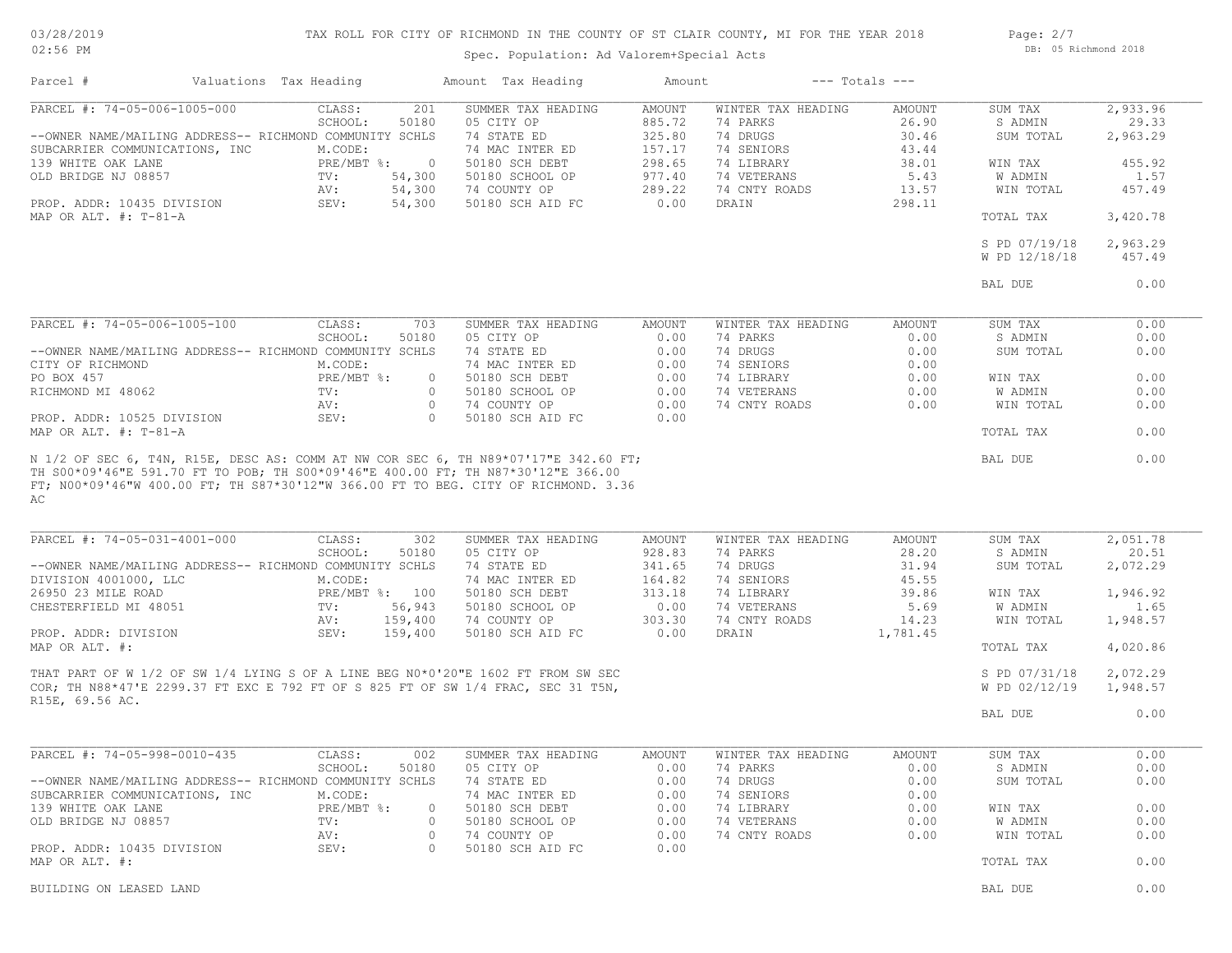## 03/28/2019 02:56 PM

## TAX ROLL FOR CITY OF RICHMOND IN THE COUNTY OF ST CLAIR COUNTY, MI FOR THE YEAR 2018

Spec. Population: Ad Valorem+Special Acts

| Page: $3/7$ |                      |  |
|-------------|----------------------|--|
|             | DB: 05 Richmond 2018 |  |

| Parcel #                                                | Valuations Tax Heading |                | Amount Tax Heading | Amount        |                    | $---$ Totals $---$ |               |          |
|---------------------------------------------------------|------------------------|----------------|--------------------|---------------|--------------------|--------------------|---------------|----------|
| PARCEL #: 74-05-999-0001-000                            | CLASS:                 | 551            | SUMMER TAX HEADING | <b>AMOUNT</b> | WINTER TAX HEADING | AMOUNT             | SUM TAX       | 2,663.79 |
|                                                         | SCHOOL:                | 50180          | 05 CITY OP         | 804.16        | 74 PARKS           | 24.42              | S ADMIN       | 26.63    |
| --OWNER NAME/MAILING ADDRESS-- RICHMOND COMMUNITY SCHLS |                        |                | 74 STATE ED        | 295.80        | 74 DRUGS           | 27.65              | SUM TOTAL     | 2,690.42 |
| DTE ELECTRIC COMPANY                                    | M.CODE:                |                | 74 MAC INTER ED    | 142.69        | 74 SENIORS         | 39.44              |               |          |
| DTE ENERGY COMPANY                                      | PRE/MBT %:             | $\overline{0}$ | 50180 SCH DEBT     | 271.15        | 74 LIBRARY         | 34.51              | WIN TAX       | 143.27   |
| PO BOX 33017                                            | TV:                    | 49,300         | 50180 SCHOOL OP    | 887.40        | 74 VETERANS        | 4.93               | W ADMIN       | 1.43     |
| DETROIT MI 48232                                        | AV:                    | 49,300         | 74 COUNTY OP       | 262.59        | 74 CNTY ROADS      | 12.32              | WIN TOTAL     | 144.70   |
|                                                         | SEV:                   | 49,300         | 50180 SCH AID FC   | 0.00          |                    |                    |               |          |
| PROP. ADDR: VARIOUS LOCATIONS                           |                        |                |                    |               |                    |                    | TOTAL TAX     | 2,835.12 |
| MAP OR ALT. #:                                          |                        |                |                    |               |                    |                    |               |          |
|                                                         |                        |                |                    |               |                    |                    | S PD 08/23/18 | 2,690.42 |
| PERSONAL PROPERTY                                       |                        |                |                    |               |                    |                    | W PD 01/23/19 | 144.70   |
|                                                         |                        |                |                    |               |                    |                    | BAL DUE       | 0.00     |
| PARCEL #: 74-05-999-1043-500                            | CLASS:                 | 002            | SUMMER TAX HEADING | AMOUNT        | WINTER TAX HEADING | AMOUNT             | SUM TAX       | 0.00     |
|                                                         | SCHOOL:                | 50180          | 05 CITY OP         | 0.00          | 74 PARKS           | 0.00               | S ADMIN       | 0.00     |
| --OWNER NAME/MAILING ADDRESS-- RICHMOND COMMUNITY SCHLS |                        |                | 74 STATE ED        | 0.00          | 74 DRUGS           | 0.00               | SUM TOTAL     | 0.00     |
| AMERICAN MESSAGING SERVICES LLC                         | M.CODE:                |                | 74 MAC INTER ED    | 0.00          | 74 SENIORS         | 0.00               |               |          |
| PO BOX 478                                              | PRE/MBT %:             | 100            | 50180 SCH DEBT     | 0.00          | 74 LIBRARY         | 0.00               | WIN TAX       | 0.00     |
| COLLEYVILLE TX 76034                                    | TV:                    | $\circ$        | 50180 SCHOOL OP    | 0.00          | 74 VETERANS        | 0.00               | W ADMIN       | 0.00     |
|                                                         | AV:                    | $\circ$        | 74 COUNTY OP       | 0.00          | 74 CNTY ROADS      | 0.00               | WIN TOTAL     | 0.00     |
| PROP. ADDR: 10435 DIVISION                              | SEV:                   | $\circ$        | 50180 SCH AID FC   | 0.00          |                    |                    |               |          |
| MAP OR ALT. #:                                          |                        |                |                    |               |                    |                    | TOTAL TAX     | 0.00     |
| PERSONAL PROPERTY                                       |                        |                |                    |               |                    |                    | BAL DUE       | 0.00     |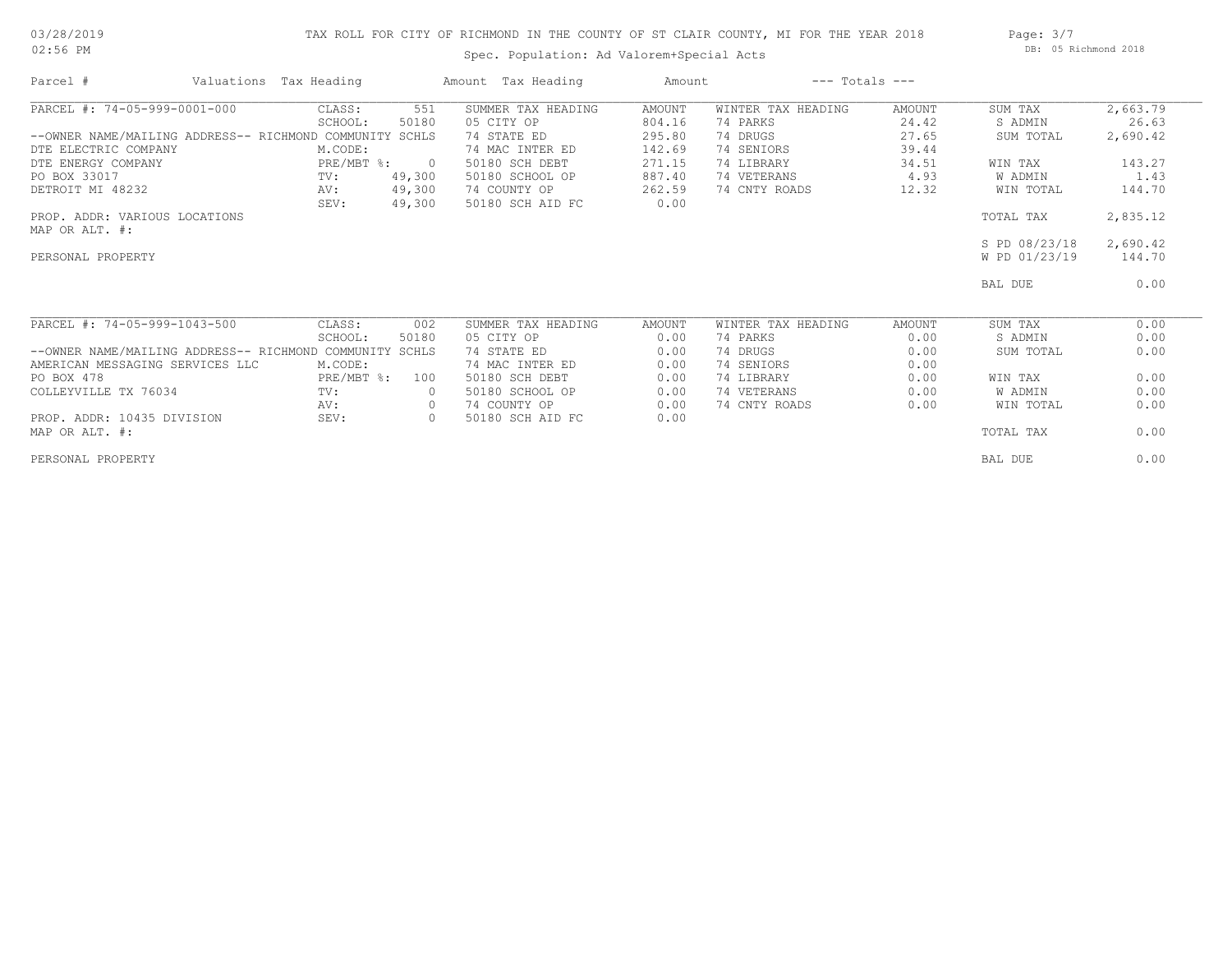## Spec. Population: Ad Valorem+Special Acts

Page: 4/7 DB: 05 Richmond 2018

| TOTAL ALL DISTRICTS | <b>REAL</b> | (BAL DUE) | PERSONAL   | (BAL DUE) | EXEMPT       | (BAL DUE) |
|---------------------|-------------|-----------|------------|-----------|--------------|-----------|
| PARCEL COUNT        | 6           |           | 3          |           | 1            |           |
| TAXABLE VALUE       | 318,551     |           | 49,300     |           | $\circ$      |           |
| ASSESSED VALUE      | 452,100     |           | 49,300     |           | $\bigcap$    |           |
| <b>SEV VALUE</b>    | 452,100     |           | 49,300     |           | $\Omega$     |           |
| PRE/MBT TAXABLE     | 145,079     |           | $\bigcirc$ |           | $\mathbf{0}$ |           |
| N PRE/MBT TAXABLE   | 173,472     |           | 49,300     |           | $\Omega$     |           |
| S 05 CITY OP        | 5,196.07    | 1,943.88  | 804.16     | 0.00      | 0.00         | 0.00      |
| S 74 STATE ED       | 1,911.28    | 715.02    | 295.80     | 0.00      | 0.00         | 0.00      |
| S 74 MAC INTER ED   | 922.01      | 344.92    | 142.69     | 0.00      | 0.00         | 0.00      |
| S 50180 SCH DEBT    | 1,752.01    | 655.44    | 271.15     | 0.00      | 0.00         | 0.00      |
| S 50180 SCHOOL OP   | 3,122.49    | 2,145.09  | 887.40     | 0.00      | 0.00         | 0.00      |
| S 74 COUNTY OP      | 1,696.73    | 634.76    | 262.59     | 0.00      | 0.00         | 0.00      |
| S 50180 SCH AID F   | 0.00        | 0.00      | 0.00       | 0.00      | 0.00         | 0.00      |
| W 74 PARKS          | 157.78      | 59.02     | 24.42      | 0.00      | 0.00         | 0.00      |
| W 74 DRUGS          | 178.68      | 66.84     | 27.65      | 0.00      | 0.00         | 0.00      |
| W 74 SENIORS        | 254.81      | 95.32     | 39.44      | 0.00      | 0.00         | 0.00      |
| W 74 LIBRARY        | 222.97      | 83.41     | 34.51      | 0.00      | 0.00         | 0.00      |
| W 74 VETERANS       | 31.83       | 11.90     | 4.93       | 0.00      | 0.00         | 0.00      |
| W 74 CNTY ROADS     | 79.61       | 29.78     | 12.32      | 0.00      | 0.00         | 0.00      |
| * SP. ASSESSMENTS   | 3,930.42    | 757.55    | 0.00       | 0.00      | 0.00         | 0.00      |
| S ADMIN FEE         | 145.96      | 64.37     | 26.63      | 0.00      | 0.00         | 0.00      |
| W ADMIN FEE         | 9.23        | 3.45      | 1.43       | 0.00      | 0.00         | 0.00      |
| INTEREST            | 386.34      | 386.34    | 0.00       | 0.00      | 0.00         | 0.00      |
| S TOTALS            | 15,132.89   | 6,889.82  | 2,690.42   | 0.00      | 0.00         | 0.00      |
| W TOTALS            | 4,865.33    | 1,107.27  | 144.70     | 0.00      | 0.00         | 0.00      |
| GRAND TOTALS        | 19,998.22   | 7,997.09  | 2,835.12   | 0.00      | 0.00         | 0.00      |
|                     |             |           |            |           |              |           |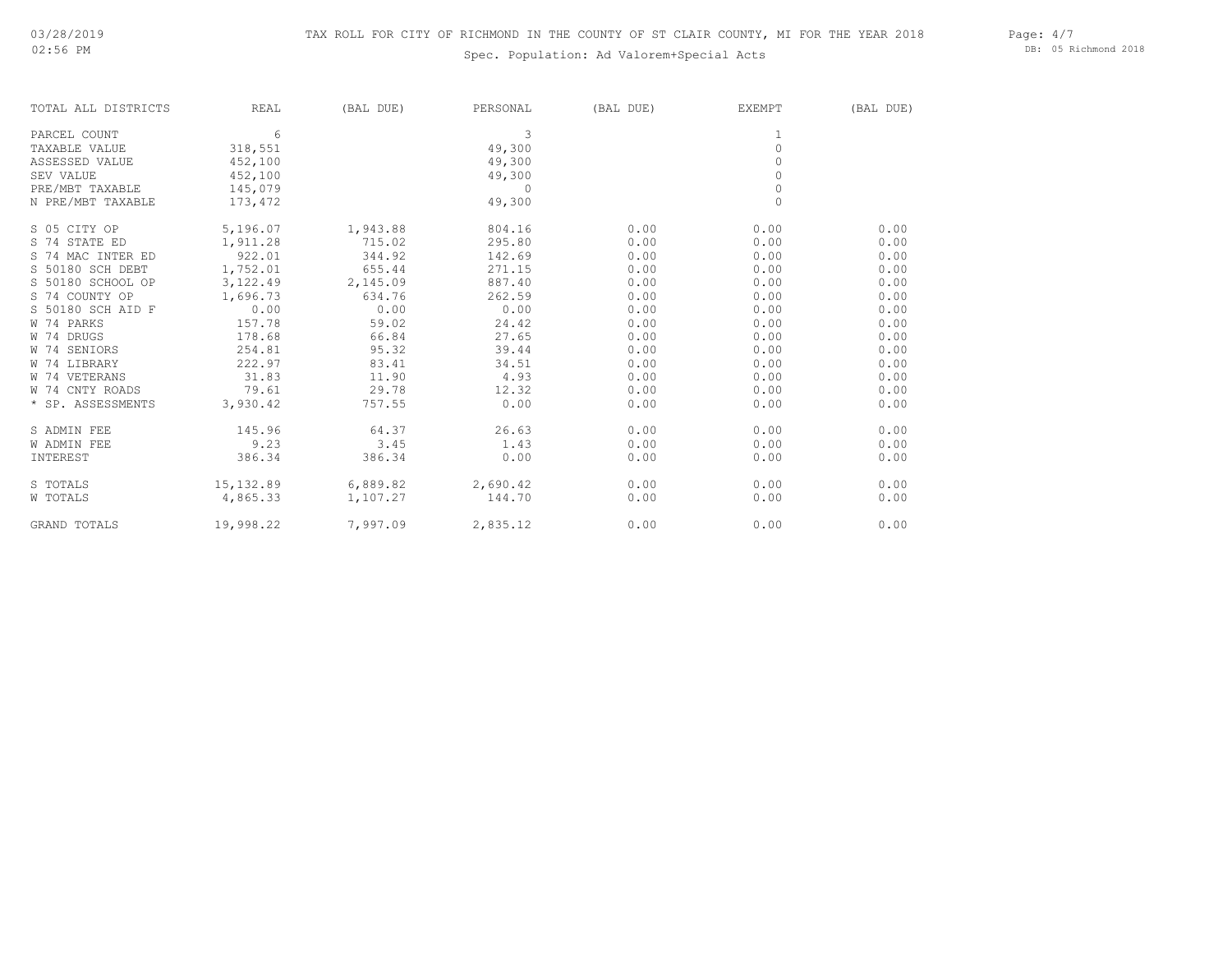## Spec. Population: Ad Valorem+Special Acts

Page: 5/7 DB: 05 Richmond 2018

| TOTAL ALL DISTRICTS | LEASED LAND | (BAL DUE) | TOTAL     | (BAL DUE) |
|---------------------|-------------|-----------|-----------|-----------|
| PARCEL COUNT        | 0           |           | 10        |           |
| TAXABLE VALUE       | $\circ$     |           | 367,851   |           |
| ASSESSED VALUE      | 0           |           | 501,400   |           |
| SEV VALUE           | 0           |           | 501,400   |           |
| PRE/MBT TAXABLE     | $\circ$     |           | 145,079   |           |
| NON PRE/MBT TAXABLE | $\circ$     |           | 222,772   |           |
| S 05 CITY OP        | 0.00        | 0.00      | 6,000.23  | 1,943.88  |
| S 74 STATE ED       | 0.00        | 0.00      | 2,207.08  | 715.02    |
| S 74 MAC INTER ED   | 0.00        | 0.00      | 1,064.70  | 344.92    |
| S 50180 SCH DEBT    | 0.00        | 0.00      | 2,023.16  | 655.44    |
| S 50180 SCHOOL OP   | 0.00        | 0.00      | 4,009.89  | 2,145.09  |
| S 74 COUNTY OP      | 0.00        | 0.00      | 1,959.32  | 634.76    |
| S 50180 SCH AID FC  | 0.00        | 0.00      | 0.00      | 0.00      |
| W 74 PARKS          | 0.00        | 0.00      | 182.20    | 59.02     |
| W 74 DRUGS          | 0.00        | 0.00      | 206.33    | 66.84     |
| W 74 SENIORS        | 0.00        | 0.00      | 294.25    | 95.32     |
| W 74 LIBRARY        | 0.00        | 0.00      | 257.48    | 83.41     |
| W 74 VETERANS       | 0.00        | 0.00      | 36.76     | 11.90     |
| W 74 CNTY ROADS     | 0.00        | 0.00      | 91.93     | 29.78     |
| * SP. ASSESSMENTS   | 0.00        | 0.00      | 3,930.42  | 757.55    |
| S ADMIN FEE         | 0.00        | 0.00      | 172.59    | 64.37     |
| W ADMIN FEE         | 0.00        | 0.00      | 10.66     | 3.45      |
| INTEREST            | 0.00        | 0.00      | 386.34    | 386.34    |
| S TOTALS            | 0.00        | 0.00      | 17,823.31 | 6,889.82  |
| W TOTALS            | 0.00        | 0.00      | 5,010.03  | 1,107.27  |
| GRAND TOTALS        | 0.00        | 0.00      | 22,833.34 | 7,997.09  |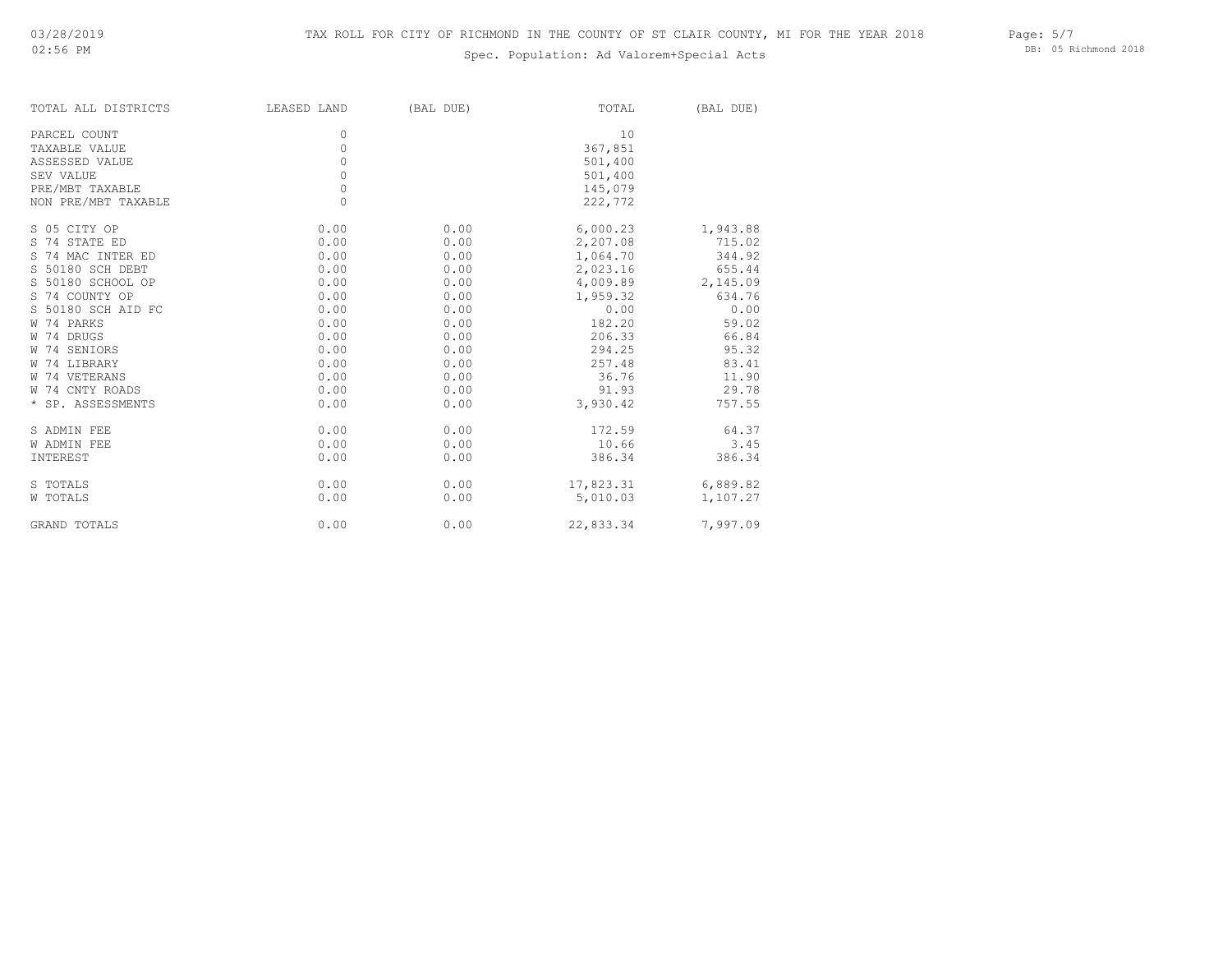02:56 PM

# Spec. Population: Ad Valorem+Special Acts

Page: 6/7 DB: 05 Richmond 2018

| SCHOOL DISTRICT 50180 UNIT 05 | <b>REAL</b> | PERSONAL     | EXEMPT  | LEASED LAND | TOTAL     |
|-------------------------------|-------------|--------------|---------|-------------|-----------|
| PARCEL COUNT                  | 6           | 3            | 1       | 0           | 10        |
| TAXABLE VALUE                 | 318,551     | 49,300       | $\circ$ | 0           | 367,851   |
| ASSESSED VALUE                | 452,100     | 49,300       | 0       | 0           | 501,400   |
| SEV VALUE                     | 452,100     | 49,300       |         | 0           | 501,400   |
| PRE/MBT TAXABLE               | 145,079     | $\mathbf{0}$ | 0       | 0           | 145,079   |
| NON PRE/MBT TAXABLE           | 173,472     | 49,300       | $\circ$ | $\circ$     | 222,772   |
| (S) 05 CITY OP                | 5,196.07    | 804.16       | 0.00    | 0.00        | 6,000.23  |
| (S) 74 STATE ED               | 1,911.28    | 295.80       | 0.00    | 0.00        | 2,207.08  |
| (S) 74 MAC INTER ED           | 922.01      | 142.69       | 0.00    | 0.00        | 1,064.70  |
| (S) 50180 SCH DEBT            | 1,752.01    | 271.15       | 0.00    | 0.00        | 2,023.16  |
| (S) 50180 SCHOOL OP           | 3,122.49    | 887.40       | 0.00    | 0.00        | 4,009.89  |
| (S) 74 COUNTY OP              | 1,696.73    | 262.59       | 0.00    | 0.00        | 1,959.32  |
| (S) 50180 SCH AID FC          | 0.00        | 0.00         | 0.00    | 0.00        | 0.00      |
| (W) 74 PARKS                  | 157.78      | 24.42        | 0.00    | 0.00        | 182.20    |
| $(W)$ 74 DRUGS                | 178.68      | 27.65        | 0.00    | 0.00        | 206.33    |
| (W) 74 SENIORS                | 254.81      | 39.44        | 0.00    | 0.00        | 294.25    |
| 74 LIBRARY<br>(W)             | 222.97      | 34.51        | 0.00    | 0.00        | 257.48    |
| (W) 74 VETERANS               | 31.83       | 4.93         | 0.00    | 0.00        | 36.76     |
| 74 CNTY ROADS<br>(W)          | 79.61       | 12.32        | 0.00    | 0.00        | 91.93     |
| (*) SP. ASSESSMENTS           | 3,930.42    | 0.00         | 0.00    | 0.00        | 3,930.42  |
| (S) ADMIN FEE                 | 145.96      | 26.63        | 0.00    | 0.00        | 172.59    |
| (W) ADMIN FEE                 | 9.23        | 1.43         | 0.00    | 0.00        | 10.66     |
| INTEREST                      | 386.34      | 0.00         | 0.00    | 0.00        | 386.34    |
| (S) TOTALS                    | 15, 132.89  | 2,690.42     | 0.00    | 0.00        | 17,823.31 |
| (W) TOTALS                    | 4,865.33    | 144.70       | 0.00    | 0.00        | 5,010.03  |
| <b>GRAND TOTALS</b>           | 19,998.22   | 2,835.12     | 0.00    | 0.00        | 22,833.34 |